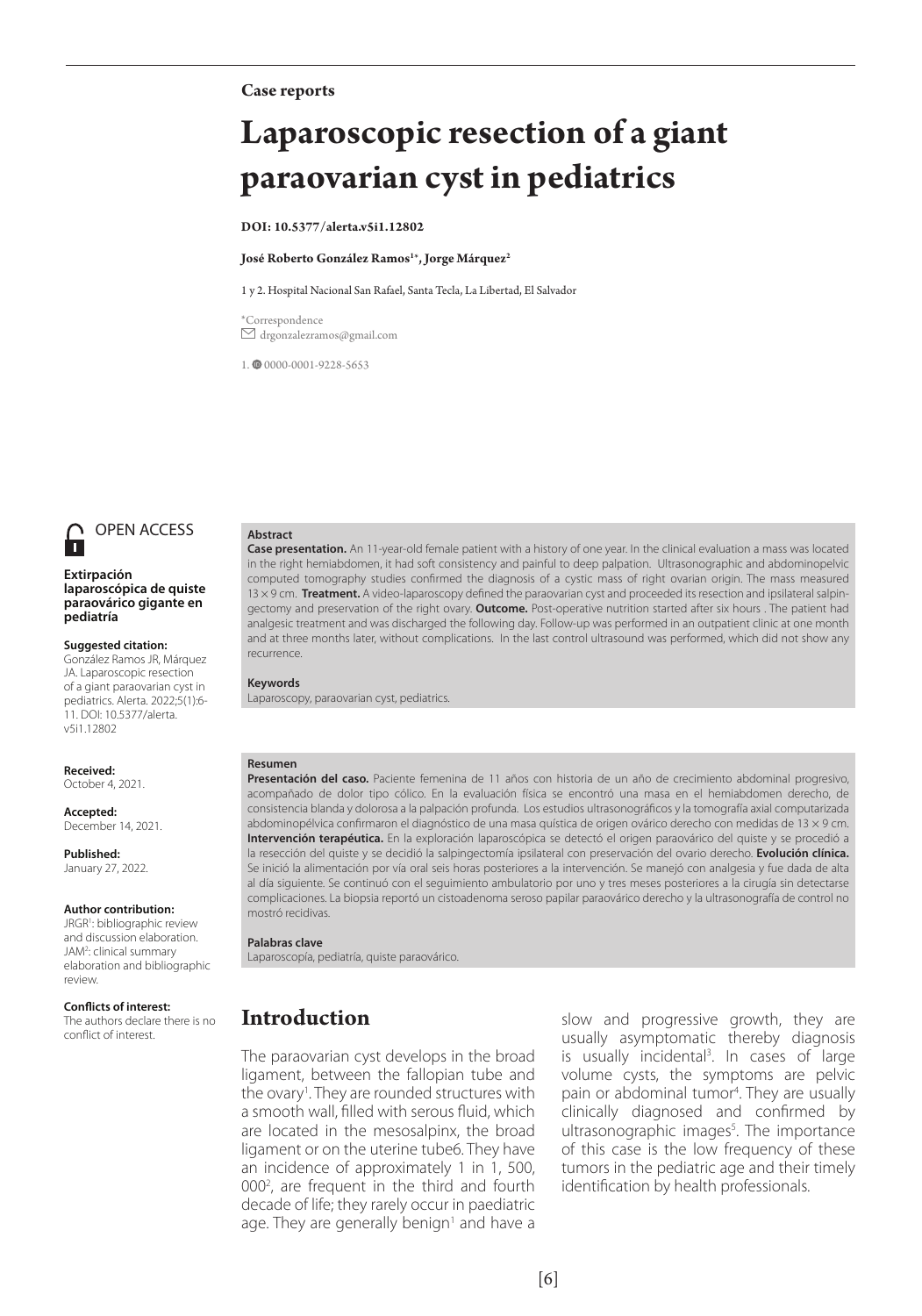### **Presentation of the case**

An 11-year-old female patient, referred by a private doctor, with a history of approximately one year of progressive growth of her right hemiabdomen, which was accompanied by abdominal pain of mild to moderate intensity colic type that subsided spontaneously. She denied other symptoms such as fever, vomiting, constipation, urinary symptoms, menstrual disorders and weight loss. With a history of menarche at the age of ten and her last menstruation a month before the consultation. There was no significant family history.

In the clinical evaluation, a hemodynamically stable patient was found with a heart rate of 84 beats per minute, respiratory rate of 20 breaths per minute and blood pressure of 100/60 mmHg. Her abdomen was observed globose, without scars or complementary circulation, was soft and depressible with present and normal peristalsis and a circumscribed mass, little mobile, of approximately 12 x 12 cm was palpated that compromised the right flank,

mesogastrium, hypogastrium and right iliac fossa, painful on deep palpation and of soft consistency. No signs of peritoneal irritation were observed. The female external genitalia without abnormalities or blood remains. It presented a stage of Tanner III of pubertal development. The rest of the physical exam is without abnormalities.

Laboratory tests reported: hemoglobin of 13.5 gr/dL, hematocrit of 40%, white blood cells of  $7800 \times \text{mm}^3$ , neutrophils of 65%, lymphocytes of 30%, partial thromboplastin time of 32 seconds, prothrombin time and value of 12 seconds, 90%, general urine examination without abnormalities, carcinogenic antigen 125 of 16.6 U/ml, carcinoembryonic antigen of 2.6 ng/ml, alphafetoprotein of 0.54 IU/ml and chorionic gonadotropin hormone beta fraction of 0.98 mIU/ml.

A cystic mass  $13 \times 9$  cm, of liquid content, with an intracavitary septum without solid components was described by the Pelvic ultrasonography and abdominopelvic computed tomography. The left ovary with normal features and the right ovary were not observed (Figure 1).



**Figure 1.** Axial tomography showing a cystic mass of the right annex with septum inside, which displaces the intestinal loops.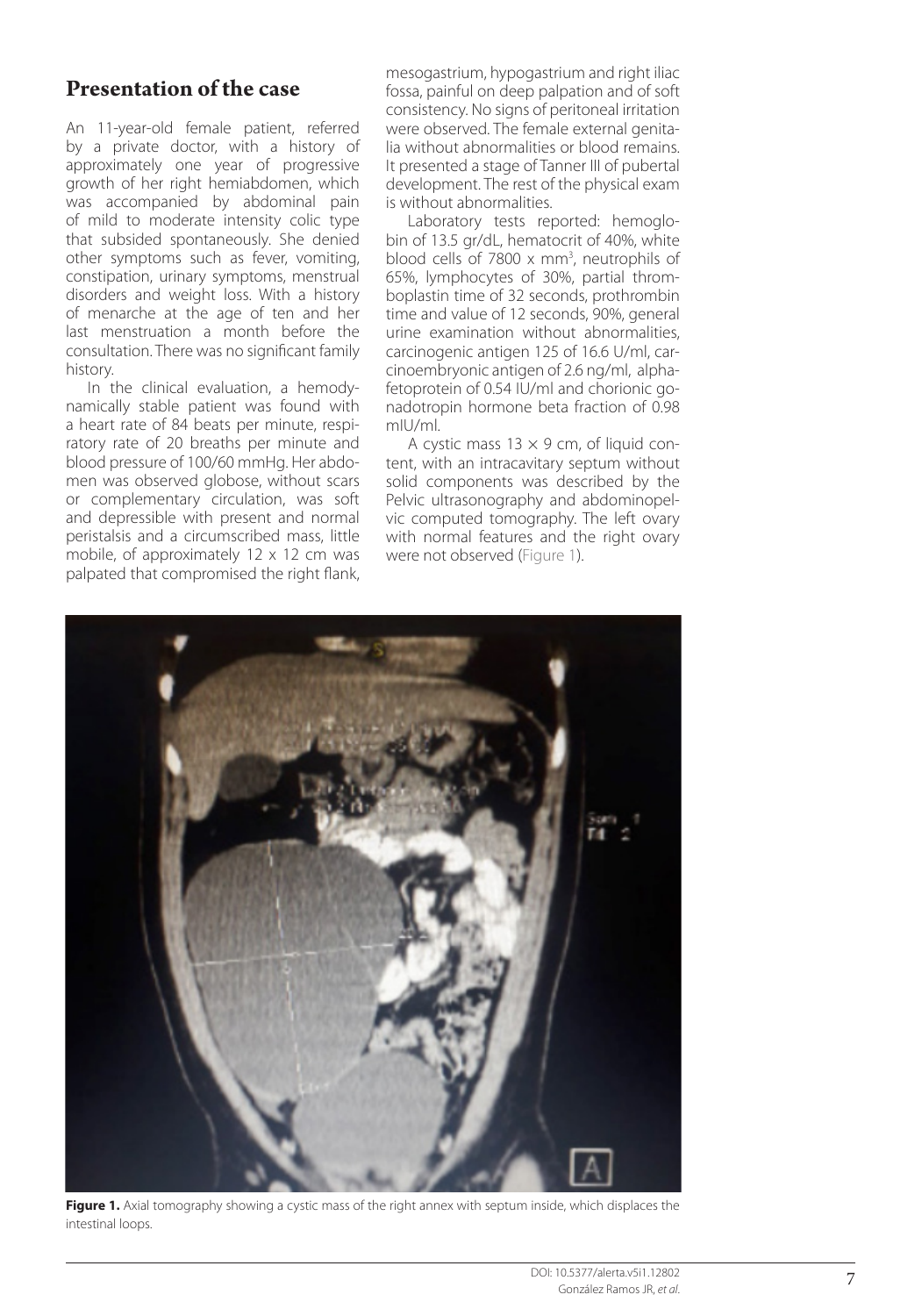

**Figura 2.** The right ovary (a), uterus (b), and fallopian tube (c) are observed.



Figura 3. The uterus (a) and both ovaries (b and c) are seen at the end of surgery.

The surgical intervention was performed two weeks later after having the study results. She did not receive any medical treatment during this time.

### **Therapeutic intervention**

The patient was admitted to the pediatric service one day before her surgery. Prophylaxis with cefazolin 1 gr intravenously was performed 30 minutes before the start of surgery.

The surgical procedure was a laparoscopic removal. Initially an attempt was made to establish pneumoperitoneum by open technique through an umbilical incision in which a 10 mm trocar was placed in the navel, but the size of the mass did not allow

it, so the cyst was punctured with a Veress needle and 1200 ml of clear liquid, citrine, was drained, without macroscopic remains. This allowed to form the pneumoperitoneum with abdominal pressure of 12 mmHg and initial flow of 5 l / min. A 5 mm trocar was placed on the lower right flank and another on the lower left flank. Then, the mass from the right mesosalpinx was identified, which compromised the ipsilateral uterine tube and both healthy ovaries were observed (Figure 2 and 3).

### **Clinical evolution**

The patient was treated with ketorolac 30 mg and paracetamol 500 mg every six hours, both intravenously, and began oral feeding six hours after surgery. She was discharged from hospital the next day with ibuprofen 400 mg every eight hours and without antibiotics. Follow-up was given one week, one month, and three months after surgery. The biopsy was reported that showed a right paraovary serous cystadenoma in the weekly control. In the last control, a pelvic ultrasonography was taken without finding evidence of recurrence of the cyst.

### **Clinical diagnostic**

Right paraovaric papillary serous cystadenoma.

### **Discussion**

Paraovarian cysts represent approximately 10 % of diagnosed adnexal lesions and 3 % of all gynecological emergencies. They have a mesothelial origin in 68 % of cases and rarely occur in paediatric age<sup>5,7</sup>. They are histologically classified as serous or simple cysts, their usual size is from one to eight cm, but cysts larger than ten cm in diameter have been described<sup>6</sup>. This description of the anatomohystological characteristics of paraovarian cysts coincides with our patient's findings.

The etiology of paraovarian cysts is unknown, it is likely due to the secretory action of the tubal epithelium, as a result of hormonal activity after puberty<sup>8</sup>. There are few reports of paraovarian cysts in patients with premature ovarian failure, which is characterized by low levels of estrogen and androgens<sup>8</sup>. .

These are usually unilateral, moving and smooth. The clinical symptomatology of these patients can manifest chronically

Alerta. 2022;5(1):6-11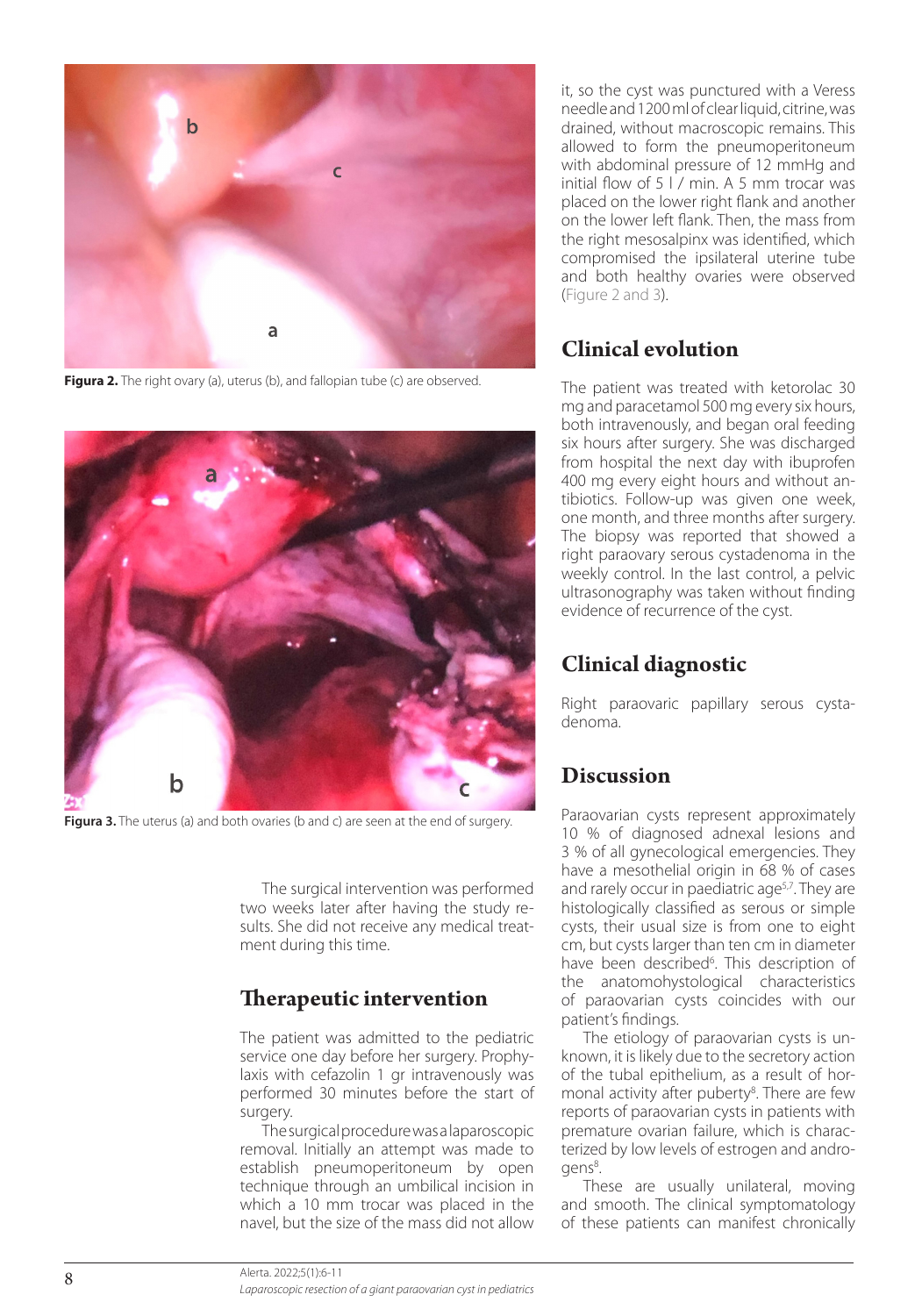or acutely. The first one is characterized by frequent digestive symptoms, such as the feeling of heaviness in the lower abdomen along with pain, which can be light, temporary or sometimes frequent, but tolerable. Other young women manifest urinary symptoms such as pollakiuria, sometimes accompanied by fever<sup>5,9</sup>. On the other hand, the acute picture can be characterized with marked abdominal sensitivity produced by intracystic hemorrhages, perforation of the cyst with hemoperitoneum or the twisting of the tumor or the fallopian tube on the same side. Differential diagnosis of paraovarian cyst should include: intestinal duplication, internal hernias, intestinal lymphangioma, and peritoneal inclusion cysts. Before an acute abdominal condition, complicated appendicitis of several days of evolution, hydrosalpinx, ovarian torsion and ectopic pregnancy should be discarded<sup>5,6,9</sup>.

Recurrence seems to occur more com monly on the same side. It does not seem to be associated with other pathologies, as well as the size of the cyst, its number, body mass index or stage of puberty 8 .

It is difficult to establish the accurate preoperative diagnosis of paraovarian cysts. Initially the clinical picture is non-specific and, when it is complicated, it appears as an acute abdominal picture. It is radiologically complex to distinguish them from ovarian cystadenomas, ovarian cysts or follicular cysts. The first diagnostic approach is ultrasound. The presence of a paraovarian cyst should be suspected when a cyst located on the side of the uterus is observed and both ovaries cannot be identified<sup>6,12</sup>. Computed tomography and magnetic resonance imaging have limitations to determine the origin of large paraovarian cysts. Only 30 to 44 % of paraovarian cysts are correctly identified before surgery<sup>6,9,10,12</sup>. .

In the study prior to surgery, the deter mination of tumor markers is important to distinguish between malignant and benign tumors13. The most useful tumor markers for excluding malignancy include alpha-feto protein, human chorionic beta gonadotro pin, cancer antigen 125, and lactate dehy drogenase. Underperforming tumor markers include inhibin A and B14.

Complications of paraovarian cyst, such as bleeding, perforation, twisting and the risk of malignancy, are due to fast growth and large size and appear as acute abdominal pictures. Malignancy occurs in 2,9 % of cases and cystadenocarcinoma and papillary carcinoma are described as the main secundary neoplasms 6 . There is an increased risk of ectopic pregnancies in the

long term10. Adnexal torsion is a common complication that is diagnosed in girls undergoing surgery for paraovarian cysts and is not associated with the ultrasound appearance or diameter of the cyst. Therefore, surgical removal of paraovarian cysts should be considered in girls who undergo other interventions and are found as fortuitous findings during this to prevent torsion<sup>14</sup>. These surgical interventions should be cautious, trying to preserve both the fallopian tube as well as the ovary involved to preserve fertility and hormonal function<sup>17</sup>. It was not possible in this case to preserve the tube because, due to the size of the cyst, a safe surgical plane could not be established for its dissection, but it was possible to preserve the right ovary as shown in Figure 3. Another important point is the surgical behavior in the face of the finding of torsion and necrosis of the adnexal tissues. Normally, when the evidence of necrosis of the ovary and annexes is observed macroscopically, the decision of removal is made during surgery, but there are reports that show expectant management in these cases with complete functional recovery after unwinding the ischemic annexes regardless of the macroscopic appearance<sup>12,13</sup>. That is why the removal of the cyst is recommended in the incidental finding during surgery performed for other reasons<sup>10</sup>. The benign nature of the mass is confirmed by histological study $6,10,11$ . .

Surgical treatment of the adnexal mass can be performed through a laparotomy or laparoscopy. This depends on factors associated with both the patient and the tumor. The advantages of laparoscopy are as follows: less postoperative discomfort, minor blood losses, less tissue trauma, decreased hospital stay and lower care costs<sup>12</sup>. Its disadvantages appear in cases, for instance,malignant pathology; if the cyst size is bigger or if skills and necessary equipment to perform this pathway are absent<sup>12,17</sup>. .

Several methods of approaching giant cysts are described, such as transdermal drainage under ultrasonographic control; decompression of the cyst by minilaparotomy and aspiration of the cyst under laparoscopic control<sup>17</sup>, as was done in this case.

There are alternatives to traditional lapa roscopic surgery such as LESS single site (Laparoendoscopy Single Site) single-port surgery and isobaric laparoscopic surgery. Single-site surgery consists of making a single umbilical incision through which, by means of a trocar designed for this purpose, the necessary instruments are introduced to perform the procedure<sup>16</sup>. .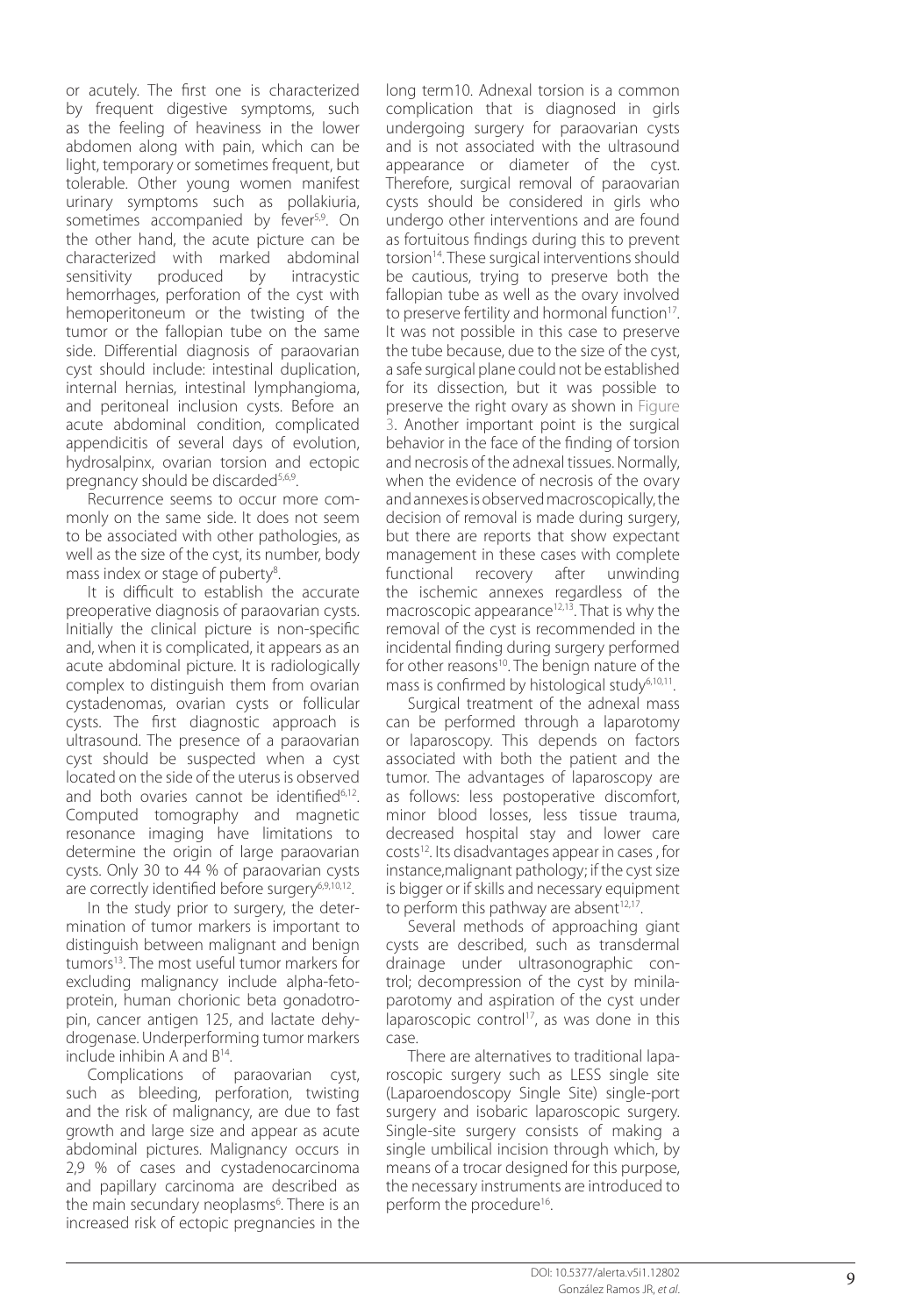On the other hand, laparoscopic isobaric surgery consists of creating the abdominal workspace with retractors of the abdominal wall and not with carbon dioxide<sup>17,18,19</sup>. .

The technological progression of medical science has allowed the use of robotic tech nology for the removal of adnexal masses in pediatric age and has shown to be a simple surgical procedure, safe and effective for se lected patients<sup>20</sup>. .

### **Ethical aspects**

For the publication of this case, the informed consent of those people responsible for the patient was obtained for both the hospital care in which the physical examination of the patient was carried out and the publication of this article, with the commitment to maintain the privacy of the patient, as established in the declaration of Helsinki.

### **Acknowledgments**

To Dr. Sidney Abarca, gynecologist at San Rafael National Hospital, for his support in surgical procedure.

## **Funding**

Authors' own resources.

### **References**

- 1. Durairaj A, Gandhiraman K. Complications and management of paraovarian cyst: a retrospective analysis. J Obstet Gynaecol India. 2019;69(2):180-184. DOI: 10.1007/ s13224-018-1152-2
- 2. Katke RD, Gohil D. Rupture and torsion of a huge ovarian cyst with ipsilateral para-ovarian cyst presented as haemoperitoneum and acute abdomen: a rare case report and review of literature. Int J Res Health Sci. 2014;31;2(4):1170- 3. Disponible en: https://ijrhs.org/ article/2014/2/4-26
- 3. De Sanctis V, Soliman AT, Elsedfy H, Soliman N, Elalaily R, Di Maio S, *et al.* An adolescent with an asymptomatic adnexal cyst: to worry or not to worry? Medical versus surgical management options. Acta Biomed. 2017;88(2):232-236. DOI: 10.23750/abm. v88i2.6050
- 4. Kiseli M, Caglar GS, Cengiz SD, Karadag D, Yılmaz MB. Clinical diagnosis and complications of paratubal cysts: review of the literature and report of uncommon

presentations. Arch Gynecol Obstet. 12;285(6):15639. DOI: 10.1007/s00404-012- 2304-8

- 5. Jiménez JH, Rascón Alcantar A, Fimbres Franco R. Adolescente con quiste paraovárico. Tratamiento quirúrgico. Cir. 2017;85(6):535-538 DOI: 10.1016/j. circir.2016.08.002
- 6. Torres PJ, Íñiguez DR. Quiste paraovárico gigante en la infancia. Reporte de un caso. Rev Chil Pediatr. 2015;86(2):117–20. DOI: 10.1016/j.rchipe.2015.04.023
- 7. Mărginean CO, Mărginean C, Meliţ LE, Săsăran VŞ, Poruţiu M, Mărginean CD. An incidental diagnosis of a giant paraovarian cyst in a female teenager: A case report. Medicine (Baltimore). 2018;97(48): e13406. DOI: 10.1097/MD.0000000000013406 .
- 8. Zhao Z, Zhou T, Zhao S, Zhang W, Rong F. Case report of a paraovarian cyst in a 15-year-old adolescent girl with premature ovarian failure. Int J Gynaecol Obstet. 2017;139(2):245-6. DOI: 10.1002/ijgo.12265
- 9. Zvizdic Z, Bukvic M, Murtezic S, Skenderi F, Vranic S. Giant paratubal serous cystadenoma in an adolescent female: Case report and literature review. J Pediatr Adolesc Gynecol. 2020;33(4):438-40. DOI: 10.1016/i.jpag.2020.03.010
- 10. Magistrado L, Dorland J, Sangi-Haghpeykar H, Patil N, Dietrich JE. Paratubal cyst recurrence in children and adolescents. J Pediatr Adolesc Gynecol. 2020;33(6):649–51. DOI: 10.1016/j.jpag.2020.07.008
- 11. Fujishita A, Araki H, Yoshida S, Hamaguchi D, Nakayama D, Tsuda N, *et al.* Outcome of conservative laparoscopic surgery for adnexal torsion through one-stage or two-stage operation: Laparoscopic surgery for adnexal torsion. J Obstet Gynaecol Res. 2015;41(3):411–7. DOI: 10.1111/jog.12534
- 12. Mărginean CO, Mărginean C, Chinceşan M, Mărginean MO, Meliţ LE, Săsăran V, *et al.* Pediatric ovarian tumors, a challenge for pediatrician and gynecologist: Three case reports (CARE compliant). Medicine (Baltimore). 2019;98(16): e15242. DOI: 10.1097/MD.0000000000015242
- 13. Tzur T, Smorgick N, Sharon N, Pekar-Zlotin M, Maymon R, Melcer Y. Adnexal torsion with paraovarian cysts in pediatric and adolescent populations: A retrospective study. J Pediatr Surg. 2021;56(2):324–7. DOI: 10.1016/j.jpedsurg.2020.05.023
- 14. De Lambert G, Fresneau B, Chapelière S, Mussini C, Martelli H. Masas ováricas de la niña y la adolescente. EMC- Pediatría. 2018;53(2):1–12. DOI: 10.1016/s1245- 1789(18)90865-6
- 15. Xac MC., Jetelina KK., Jarin J., Wilson E. Benign, borderline, and malignant pediatric adnexal masses: A 10-year review. J Pediatr